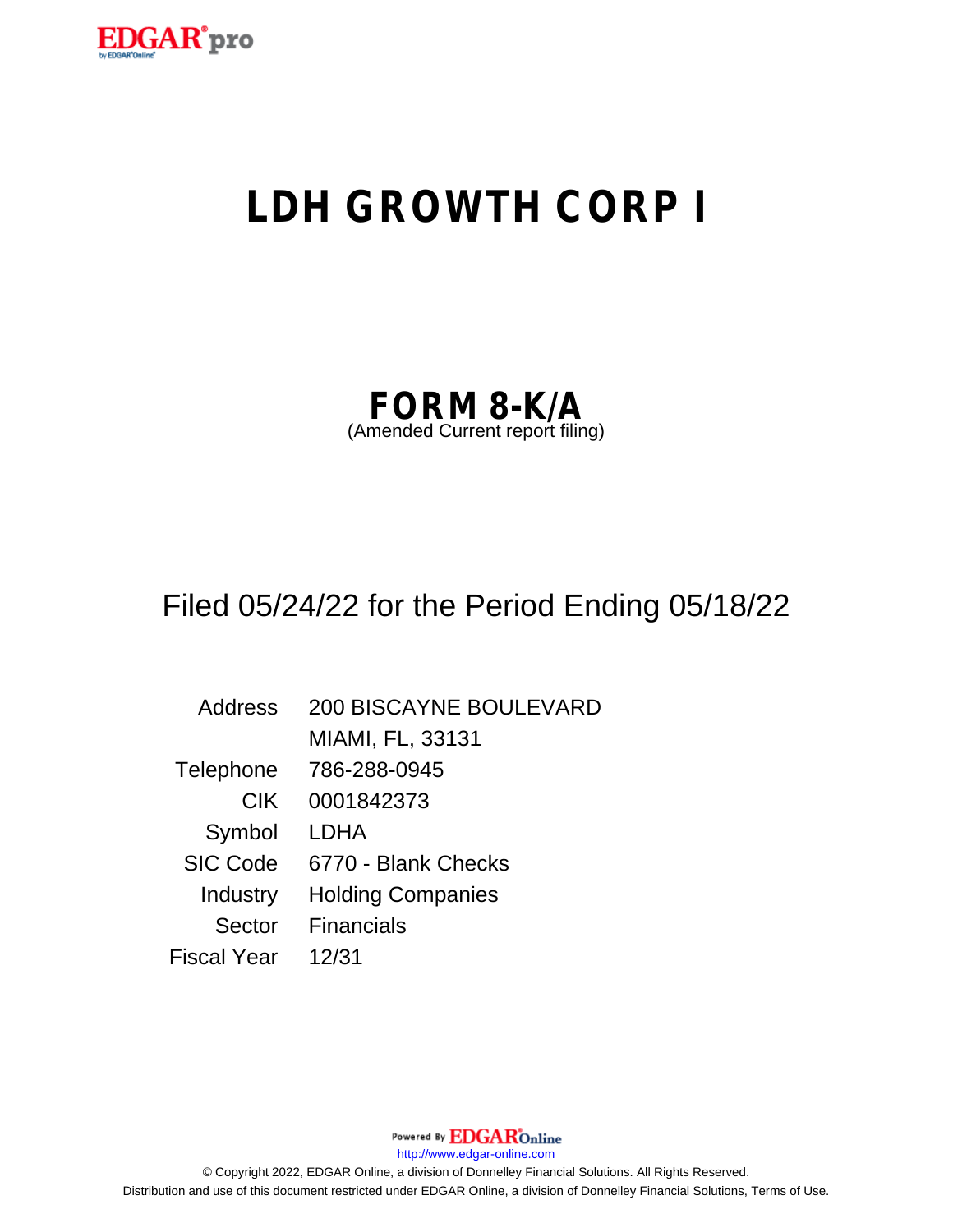### **UNITED STATES SECURITIES AND EXCHANGE COMMISSION**

Washington, D.C. 20549

### **FORM 8-K/A**

(Amendment No. 1)

#### **CURRENT REPORT**

#### PURSUANT TO SECTION 13 OR 15(d) OF THE **SECURITIES EXCHANGE ACT OF 1934**

Date of Report (Date of earliest event reported): May 18, 2022

# **LDH Growth Corp I**

(Exact name of registrant as specified in its charter)

| Cayman Islands                                 | 001-40229                                                          | 98-1562246                        |
|------------------------------------------------|--------------------------------------------------------------------|-----------------------------------|
| (State or other jurisdiction of incorporation) | (Commission File Number)                                           | (IRS Employer Identification No.) |
| 200 S. Biscayne Blvd, 19th Floor,              |                                                                    |                                   |
| Miami, Florida                                 |                                                                    | 33131                             |
| (Address of principal executive offices)       |                                                                    | (Zip Code)                        |
|                                                | Registrant's telephone number, including area code: (786) 524-1028 |                                   |

**Not Applicable** 

(Former name or former address, if changed since last report)

Check the appropriate box below if the Form 8-K filing is intended to simultaneously satisfy the filing obligation of the registrant under any of the following provisions:

 $\Box$ Written communications pursuant to Rule 425 under the Securities Act (17 CFR 230.425)

Soliciting material pursuant to Rule 14a-12 under the Exchange Act (17 CFR 240.14a-12)  $\Box$ 

Pre-commencement communications pursuant to Rule 14d-2(b) under the Exchange Act (17 CFR 240.14d-2(b))  $\Box$ 

Pre-commencement communications pursuant to Rule 13e-4(c) under the Exchange Act (17 CFR 240.13e-4(c)) П

Securities registered pursuant to Section 12(b) of the Act:

| Title of each class                            | Trading symbol(s) | Name of each exchange on which<br>registered |
|------------------------------------------------|-------------------|----------------------------------------------|
| Units, each consisting of one Class A ordinary | LDHAU             | The Nasdaq Stock Market LLC                  |
| share and one-fifth redeemable warrant         |                   |                                              |
| Class A ordinary share, par value \$0.0001 per | <b>LDHA</b>       | The Nasdaq Stock Market LLC                  |
| share                                          |                   |                                              |
| Redeemable warrants, each whole warrant        | <b>LDHAW</b>      | The Nasdaq Stock Market LLC                  |
| exercisable for one Class A ordinary share at  |                   |                                              |
| exercise price of \$11.50 per share            |                   |                                              |

Indicate by check mark whether the registrant is an emerging growth company as defined in Rule 405 of the Securities Act of 1933 (§230.405 of this 冈 chapter) or Rule 12b-2 of the Securities Exchange Act of 1934 (§240.12b-2 of this chapter).

If an emerging growth company, indicate by check mark if the registrant has elected not to use the extended transition period for complying with any new  $\Box$ or revised financial accounting standards provided pursuant to Section  $13(a)$  of the Exchange Act.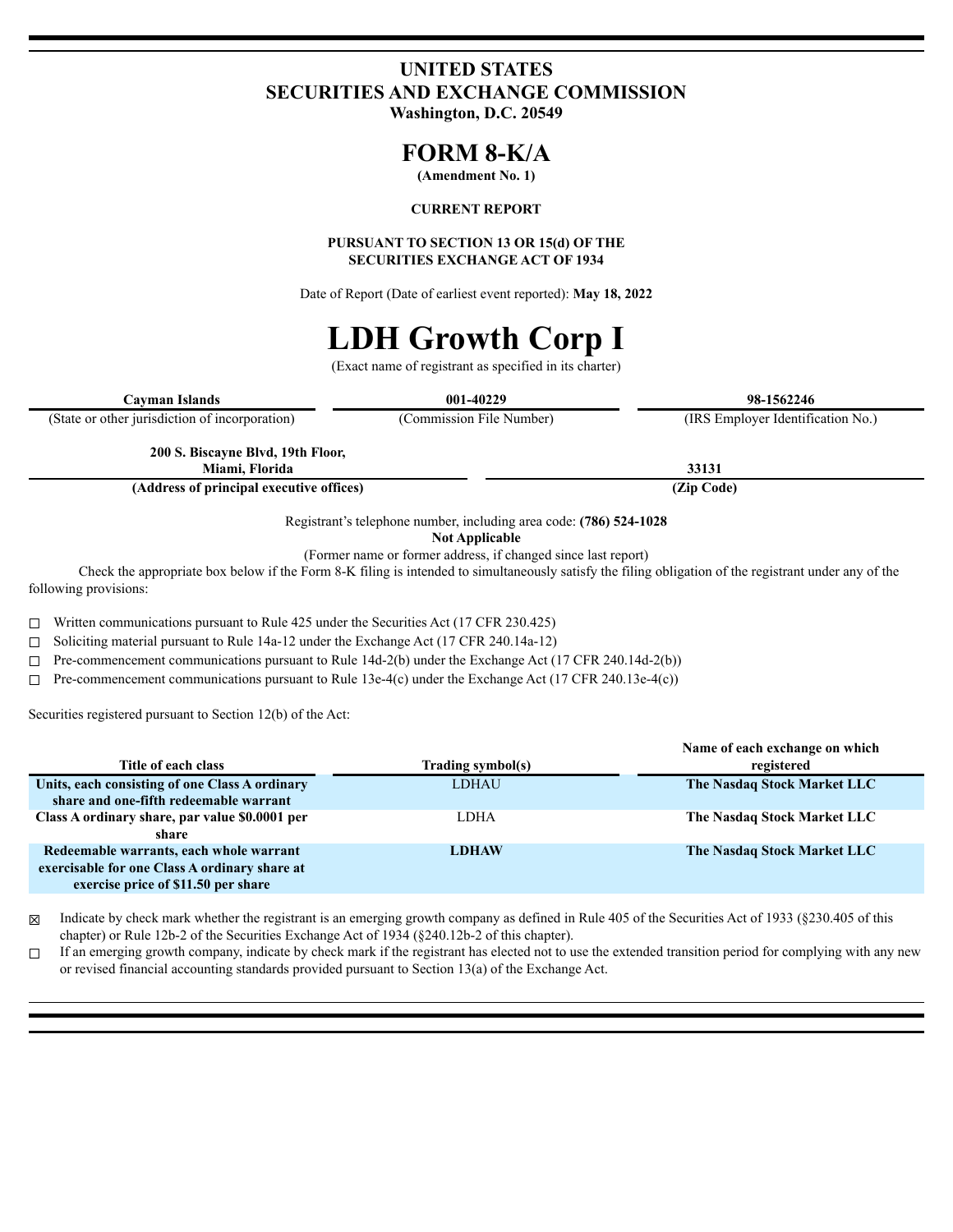#### **EXPLANATORY NOTE**

This Amendment No. 1 on Form 8-K/A (this "Amendment") amends the Current Report on Form 8-K (the "Original Report"), initially filed by of LDH Growth Corp I (the "Company") with the Securities and Exchange Commission on May 23, 2022. This Amendment is being filed to disclose that Alex Clavel was appointed as a Managing Partner of the Company in addition to the appointment to the board of directors of the Company disclosed in the Original Report. Except as set forth in this explanatory note, no other modifications have been made to the Original Report, but for ease of reference, this Amendment restates in its entirety the Original Report, as amended.

#### Item 5.02. Departure of Directors or Certain Officers; Election of Directors; Appointment of Certain Officers; Compensatory Arrangements of **Certain Officers.**

On May 18, 2022, Michel Combes resigned as a member of the board of directors (the "Board") of LDH Growth Corp I (the "Company"). Mr. Combes' decision to resign was not based on any disagreement with the Company or management.

On May 18, 2022, the Board of the Company appointed Alex Clavel to the Board and as Managing Partner of the Company.

Mr. Clavel is a Managing Partner at SoftBank Group International ("SoftBank") responsible for global corporate development and investing activities. Mr. Clavel serves as a director on various internal and external company boards of directors and oversees SoftBank's portfolio of external funds investments. Mr. Clavel joined SoftBank in Tokyo in 2015 and worked in Silicon Valley for two years before moving to New York in 2018. Prior to joining SoftBank, Mr. Clavel spent 19 years at Morgan Stanley in investment banking. He graduated from Princeton University and speaks French, Mandarin Chinese, and Japanese.

On May 18, 2022, the Board of the Company also appointed Alexander Fortmuller as the Head of Corporate Development of the Company.

Mr. Fortmuller is a Director of Corporate Development and Investments at SoftBank. Since joining SoftBank in 2019, Mr. Fortmuller has worked as a leading member of its operating and investment group supporting a portfolio of investments across sectors and geographies. He has also served as a director on various internal and external company boards of directors. Prior to joining SoftBank, Mr. Fortmuller spent several years at McKinsey & Co. as a consultant in Silicon Valley and at UBS Securities LLC in San Francisco. He holds a Bachelor of Commerce from McGill University and a Master of Business Administration from The Wharton School at the University of Pennsylvania.

On May 18, 2022, the Company and each of Mr. Clavel and Mr. Fortmuller entered into that certain letter agreement between the Company and each of its officers and directors in connection with the Company's initial public offering in the form previously filed as Exhibit 10.1 to the Company's Form 8-K filed with the U.S. Securities and Exchange Commission (the "SEC") on March 24, 2021 (the "March 24<sup>th</sup> Form 8-K") and an Indemnity Agreement in the form previously filed as Exhibit 10.8 to the March 24<sup>th</sup> Form 8-K. The foregoing descriptions of the Letter Agreement and the Indemnity Agreement do not purport to be complete and are qualified in their entireties by reference to the Letter Agreement and Indemnity Agreement, copies of which are attached as Exhibit 10.1 and Exhibit 10.8 to the March  $24<sup>th</sup>$  Form 8-K and are incorporated herein by reference.

Other than the foregoing, neither Mr. Clavel nor Mr. Fortmuller is a party to any arrangement or understanding with any person pursuant to which he was appointed as a director or officer, nor is he party to any transactions required to be disclosed under Item 404(a) of Regulation S-K involving the Company.